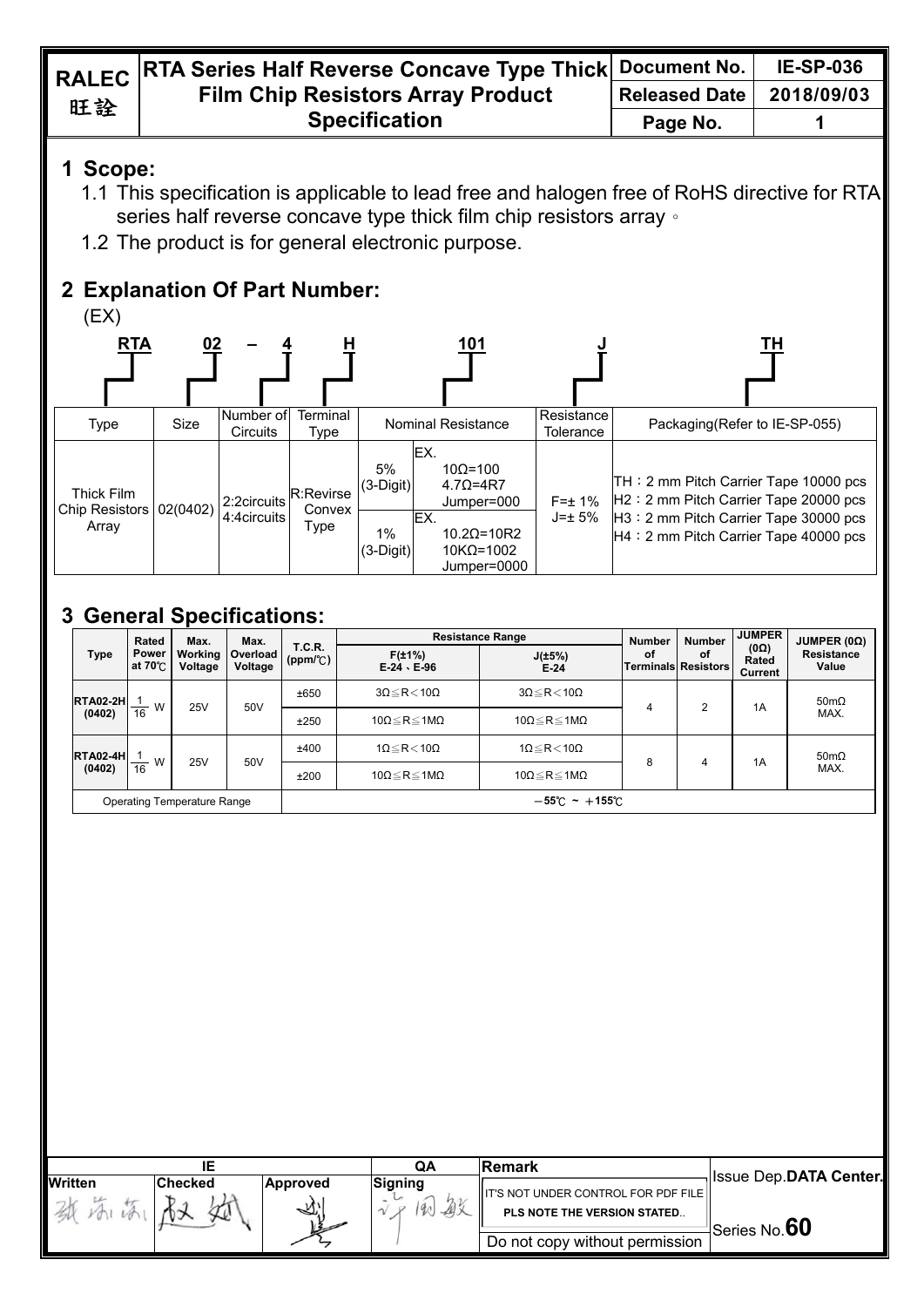

| Remark | IT'S NOT UNDER CONTROL FOR PDF FILE<br><b>PLS NOTE THE VERSION STATED</b> | <b>Issue Dep.DATA Center.</b> |
|--------|---------------------------------------------------------------------------|-------------------------------|
|        |                                                                           | $Sgrine No 60$                |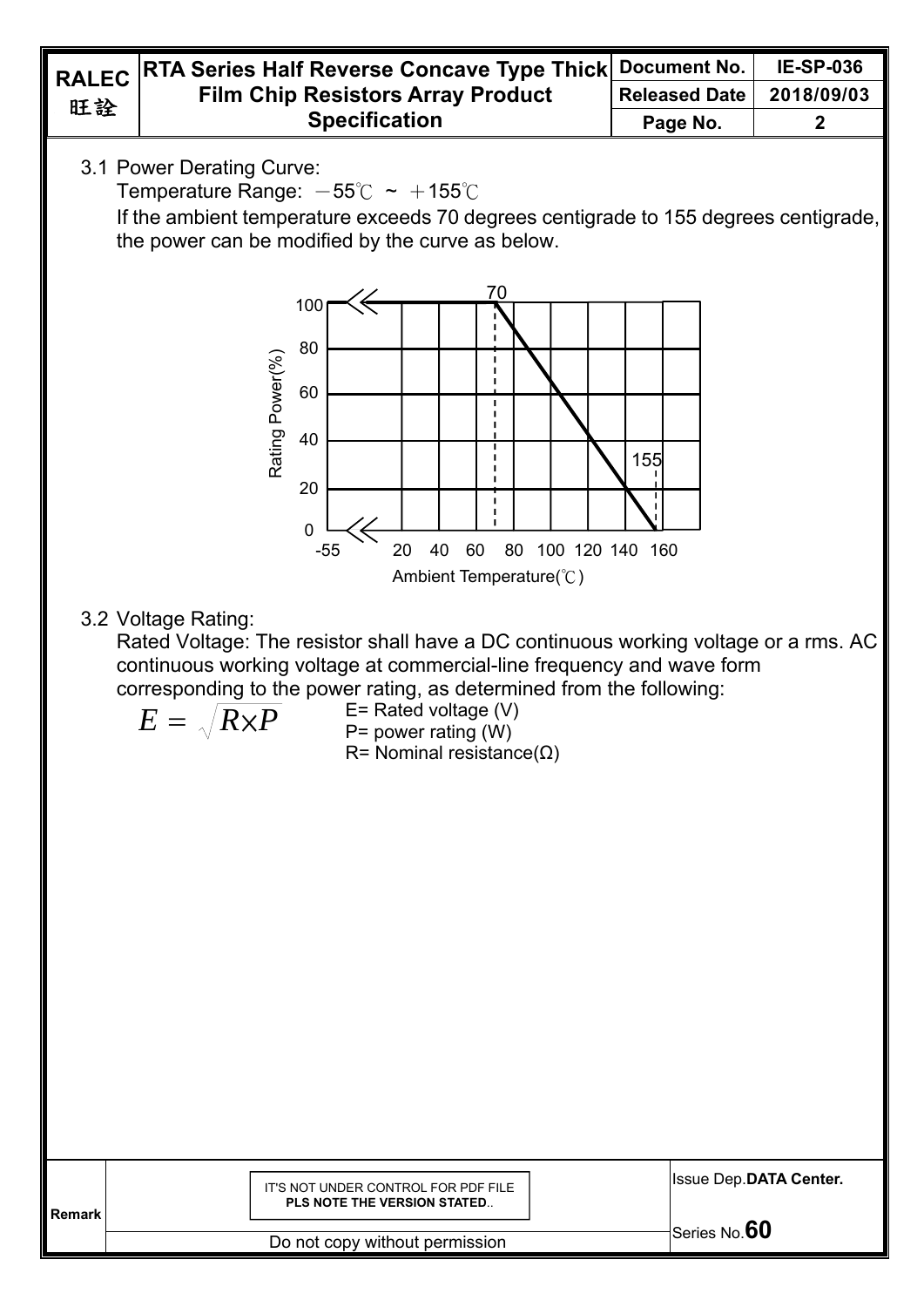| <b>RALEC</b> |    | RTA Series Half Reverse Concave Type Thick |                                          | <b>Document No.</b> | <b>IE-SP-036</b>     |                       |
|--------------|----|--------------------------------------------|------------------------------------------|---------------------|----------------------|-----------------------|
|              | 旺詮 |                                            | <b>Film Chip Resistors Array Product</b> |                     | <b>Released Date</b> | 2018/09/03            |
|              |    |                                            | <b>Specification</b>                     |                     | Page No.             | 3                     |
|              |    | 4 Dimensions(mm):                          |                                          |                     |                      |                       |
|              |    |                                            | <b>RTA02-2H</b>                          |                     | <b>Circuits</b>      |                       |
|              |    | ₹<br>P                                     |                                          | Е                   | R1                   | R <sub>2</sub>        |
|              |    | Top                                        | Side                                     | Botton              | $R1 = R2$            |                       |
|              |    |                                            | <b>RTA02-4H</b>                          |                     |                      |                       |
|              | Þ  | 220<br>$P$ .                               |                                          |                     | lR2<br>R1            | <b>Circuits</b><br>RЗ |
|              |    | Top                                        | Side                                     | Botton              | $R1 = R2 = R3 = R4$  |                       |

| <b>TYPE</b><br><b>DIM</b> |               | W               | н               | L <sub>2</sub>                 |                              | P      | Q               |                 |
|---------------------------|---------------|-----------------|-----------------|--------------------------------|------------------------------|--------|-----------------|-----------------|
| <b>RTA02-2H</b><br>(0402) | $1.00 + 0.10$ | $1.00 \pm 0.10$ | $0.30{\pm}0.10$ | $\vert$ 0.25±0.10 0.6 H (Min.) |                              | (0.50) | $0.30{\pm}0.10$ | $0.15{\pm}0.10$ |
| <b>RTA02-4H</b><br>(0402) | $2.00+0.10$   | $1.00 \pm 0.10$ | $0.45 \pm 0.10$ |                                | $0.25 \pm 0.10$ 0.6 H (Min.) | (0.50) | $0.30 \pm 0.10$ | $0.15 \pm 0.10$ |

| <b>Remark</b> | IT'S NOT UNDER CONTROL FOR PDF FILE<br><b>PLS NOTE THE VERSION STATED</b> | <b>Issue Dep.DATA Center.</b> |
|---------------|---------------------------------------------------------------------------|-------------------------------|
|               |                                                                           | Series No. $60$               |
|               | Do not convultibout pormission                                            |                               |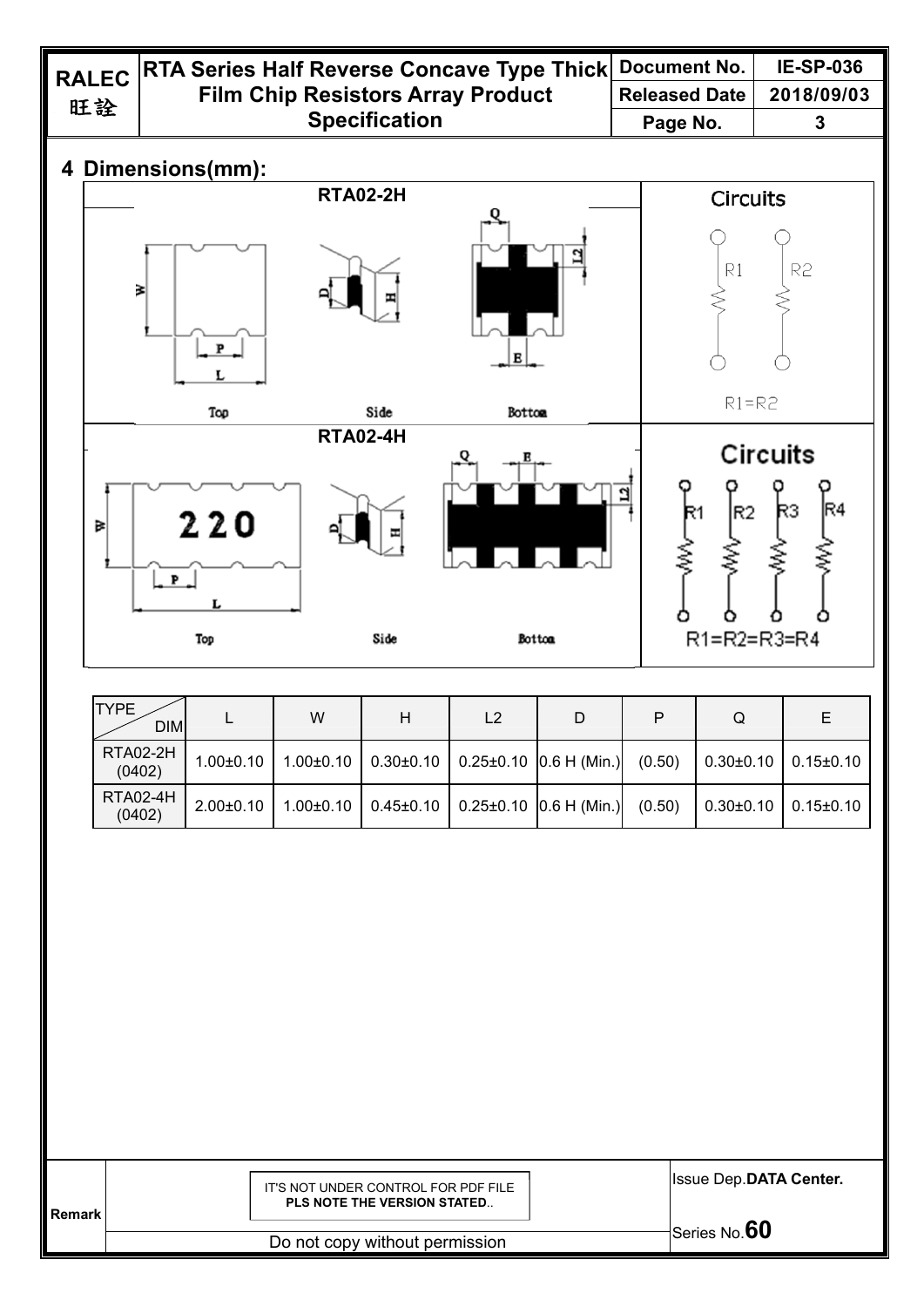### **RTA Series Half Reverse Concave Type Thick Film Chip Resistors Array Product Specification Document No. IE-SP-036 Released Date 2018/09/03 Page No. 4**

### **5 Reliability Test:**

### 5.1 Electrical Performance Test

| Item                                        | Conditions                                                                                                                                                                                                                                                                                                                                                                                                                                                             | Specifications                                                     |                              |
|---------------------------------------------|------------------------------------------------------------------------------------------------------------------------------------------------------------------------------------------------------------------------------------------------------------------------------------------------------------------------------------------------------------------------------------------------------------------------------------------------------------------------|--------------------------------------------------------------------|------------------------------|
|                                             |                                                                                                                                                                                                                                                                                                                                                                                                                                                                        | <b>Resistors</b>                                                   | Jump                         |
| Temperature<br>Coefficient of<br>Resistance | $(R2 - R1)$<br>TCR (ppm/°C) = $R1(T2-T1) \times 10^6$<br>R1: Resistance at room temperature<br>R2: Resistance at -55 $^{\circ}$ C or +125 $^{\circ}$ C<br>T1: Room temperature<br>T2: Temperature -55 $\degree$ C or +125 $\degree$ C                                                                                                                                                                                                                                  | Refer item 3. General<br>Specifications                            | <b>NA</b>                    |
| <b>Short Time</b><br>Overload               | Refer to JIS-C5201-1 4.8<br>Applied 2.5 times rated voltage for 5 seconds and<br>release the load for about 30 minutes, then measure its<br>resistance variance rate. (Rated voltage refer to item 3.<br>general specifications)                                                                                                                                                                                                                                       | $1\% : \triangle R = \pm 1.0\%$<br>$5\% : \triangle R = \pm 2.0\%$ | $50 \text{m}\Omega$<br>Lower |
| Insulation<br>Resistance                    | Refer to JIS-C5201-1 4.13<br>Put the resistor in the fixture, add 100 VDC in $+$ ,-<br>terminal for 60 sec then measured the insulation<br>resistance between electrodes and insulating enclosure<br>or between electrodes and base material.<br>Refer to JIS-C5201-1 4.6<br>Insulating plate<br>Metal block measuring<br>Point A<br>Metal plate measuring<br>point B<br>Pressurizing by spring<br>Base material<br>Specimen<br>Insulating enclosure surface<br>RO.5mm | $\geq 10^9 \Omega$                                                 |                              |
| <b>Dielectric</b><br>Withstand<br>Voltage   | Put the resistor in the fixture, add 300 VAC in $+$ ,-<br>terminal for 60 sec.                                                                                                                                                                                                                                                                                                                                                                                         | No short or burned on the appearance.                              |                              |
| Intermittent<br>Overload                    | Refer to JIS-C5201-1 4.7<br>Put the tested resistor in chamber under temperature<br>25±2℃ and load 2.5 times rated DC voltage for 1 sec<br>$10000 + 400$<br>on, 25 sec off,<br>test cycles, then it be left at<br>no-load for 1 hour, then measure its resistance variance<br>rate.                                                                                                                                                                                    | $\triangle$ R= $\pm$ 5.0%                                          | $50 \text{m}\Omega$<br>Lower |
|                                             | Refer to JIS-C5201-1<br>4.13                                                                                                                                                                                                                                                                                                                                                                                                                                           |                                                                    |                              |
|                                             |                                                                                                                                                                                                                                                                                                                                                                                                                                                                        |                                                                    |                              |
| <b>Remark</b>                               | IT'S NOT UNDER CONTROL FOR PDF FILE<br><b>PLS NOTE THE VERSION STATED</b>                                                                                                                                                                                                                                                                                                                                                                                              | Issue Dep.DATA Center.                                             |                              |
|                                             |                                                                                                                                                                                                                                                                                                                                                                                                                                                                        | Series No.60                                                       |                              |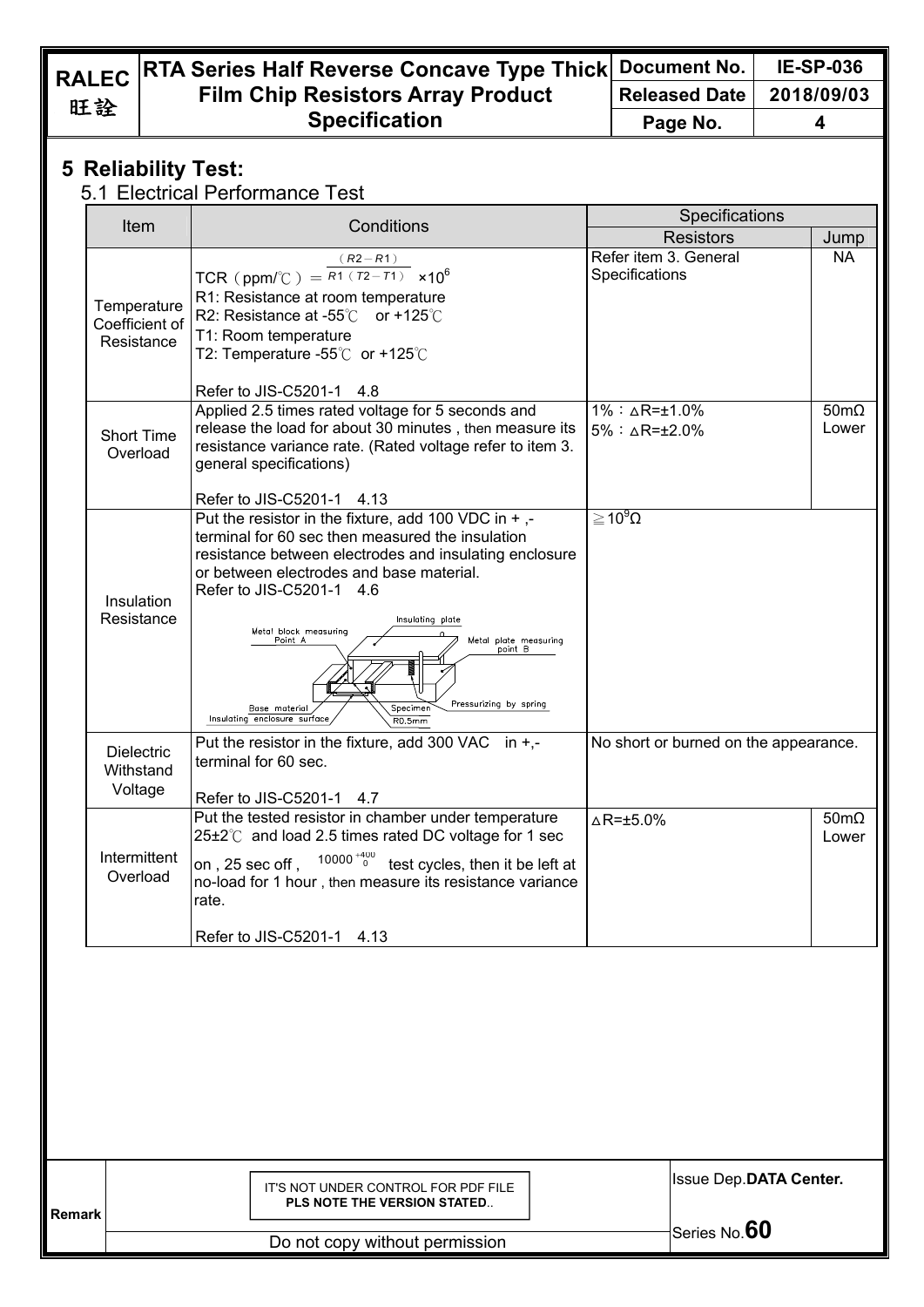### **RTA Series Half Reverse Concave Type Thick Film Chip Resistors Array Product Specification Document No. IE-SP-036 Released Date 2018/09/03 Page No. 5**

## 5.2 Mechanical Performance Test

| Item                               | Conditions                                                                                                                                                                                                                                                                                                                                                                                                                                                                                                                                                                                                                                                                                                                                                                                                                                                                                                                                                                                                                                                                                                                                                                                                                                                                                      | Specifications                                                                                                                                        |
|------------------------------------|-------------------------------------------------------------------------------------------------------------------------------------------------------------------------------------------------------------------------------------------------------------------------------------------------------------------------------------------------------------------------------------------------------------------------------------------------------------------------------------------------------------------------------------------------------------------------------------------------------------------------------------------------------------------------------------------------------------------------------------------------------------------------------------------------------------------------------------------------------------------------------------------------------------------------------------------------------------------------------------------------------------------------------------------------------------------------------------------------------------------------------------------------------------------------------------------------------------------------------------------------------------------------------------------------|-------------------------------------------------------------------------------------------------------------------------------------------------------|
|                                    |                                                                                                                                                                                                                                                                                                                                                                                                                                                                                                                                                                                                                                                                                                                                                                                                                                                                                                                                                                                                                                                                                                                                                                                                                                                                                                 | <b>Resistors</b><br>Jumper                                                                                                                            |
| Resistance to<br>Solvent           | The tested resistor be immersed into isopropyl alcohol of $\Delta R = \pm 0.5\%$<br>$20~25^{\circ}$ for 5 minutes, then the resistor is left in the<br>room for 48 hr, then measure its resistance variance<br>rate.<br>Refer to JIS-C5201-1 4.29                                                                                                                                                                                                                                                                                                                                                                                                                                                                                                                                                                                                                                                                                                                                                                                                                                                                                                                                                                                                                                               | $50 \text{m}\Omega$<br>Lower                                                                                                                          |
| Resistance to<br>Soldering<br>Heat | ©Test method 1 (Reflow test):<br>The tested resistor should be subject in the following<br>procedure, and after finish each step, it should be left for<br>a duration of 2 hours or longer at a temperature of $30^{\circ}$ C<br>or lower and a humidity of 70% RH or lower.<br>Procedure<br>Environmental test condition<br>Step<br>Resistance<br>1<br>Room temperature<br>measuring<br>2<br>125°C > 24 hours<br><b>Baking</b><br>3<br>85°C , 85% , 168 hours<br>Humidification<br>Reflow temperature curve and component<br>Reflow (1)<br>4<br>surface temperature Table 1<br>85℃, 65%, 24 hours<br>5<br>Humidification<br>Reflow temperature curve and component<br>6<br>Reflow (2)<br>surface temperature Table 2<br>Resistance<br>7<br>Room temperature<br>measuring<br>©Reflow temperature curve<br>℃<br>250<br>Peak: $260 + 5$ <sup>6</sup><br>230°C Or Higher<br>200<br>Pre Heating Zone<br>180°C<br>$\begin{array}{c}\n\overline{\mathbf{g}} \\ \overline{\mathbf{g}} \\ \overline{\mathbf{g}}\n\end{array}$<br>150°C<br>90 ± 30 S<br>30 ± 10 S<br>Soldering Zone<br>50<br>Heating time<br>©Component surface temperature<br>Table 1 Description example in specification<br>document(1)<br>Temperature-retaining<br>Peak<br>time:230℃ or higher<br>temperature<br>240°C<br>30 seconds | $\triangle$ R=±1.0%<br>$50 \text{m}\Omega$<br>Lower<br>Temperature measured<br>at the component body<br>surface during<br>preheating<br>150 to 160 °C |

| <b>Remark</b> | IT'S NOT UNDER CONTROL FOR PDF FILE<br><b>PLS NOTE THE VERSION STATED</b> | <b>Issue Dep.DATA Center.</b> |
|---------------|---------------------------------------------------------------------------|-------------------------------|
|               |                                                                           | Series No. $60$               |
|               | Do not copy without permission                                            |                               |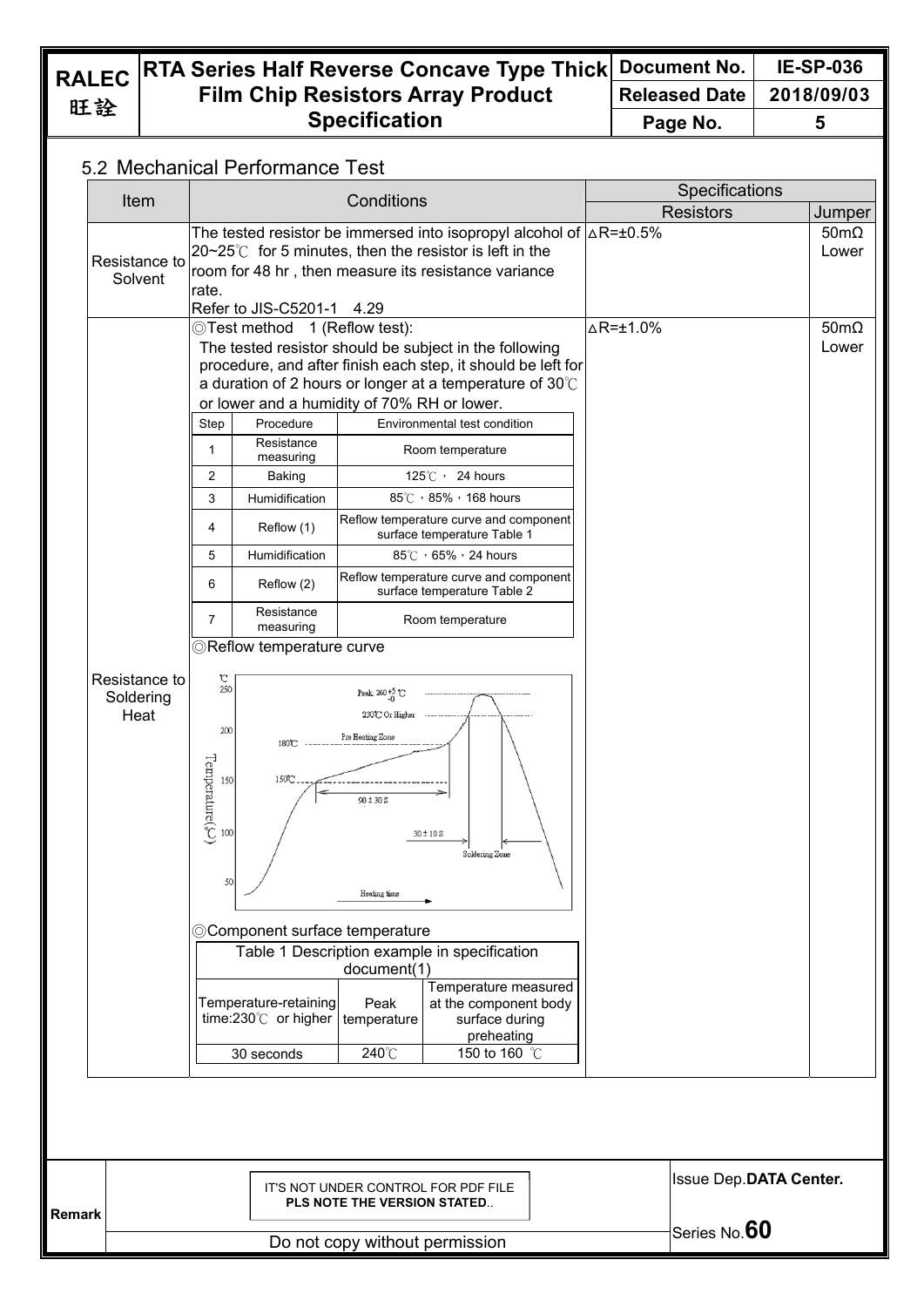### **RTA Series Half Reverse Concave Type Thick Film Chip Resistors Array Product Specification Document No. IE-SP-036 Released Date 2018/09/03 Page No. 6**

| Item          |                                                                   | Conditions                                                                                                                                                                                                                        |                                                |                              | Specifications                   |        |
|---------------|-------------------------------------------------------------------|-----------------------------------------------------------------------------------------------------------------------------------------------------------------------------------------------------------------------------------|------------------------------------------------|------------------------------|----------------------------------|--------|
|               |                                                                   |                                                                                                                                                                                                                                   |                                                |                              | <b>Resistors</b>                 | Jumper |
|               |                                                                   | Table 2 Description example in specification                                                                                                                                                                                      |                                                | No side conductive peel off. | No evidence of electrode damage. |        |
|               |                                                                   | document(2)<br>Temperature-retaining                                                                                                                                                                                              | Temperature<br>measured at the                 |                              |                                  |        |
|               | Temperature                                                       | time                                                                                                                                                                                                                              | component body<br>surface during<br>preheating |                              |                                  |        |
|               | 220℃ or higher                                                    | 90 seconds                                                                                                                                                                                                                        | 150 to 160°C                                   |                              |                                  |        |
|               | 230℃ or higher                                                    | 60 seconds                                                                                                                                                                                                                        |                                                |                              |                                  |        |
|               | 240℃ or higher                                                    | 5 seconds                                                                                                                                                                                                                         |                                                |                              |                                  |        |
|               | Peak                                                              | 245°C                                                                                                                                                                                                                             |                                                |                              |                                  |        |
|               |                                                                   | ◎Test method 2 (solder pot test):<br>The tested resistor should be subject in the following<br>procedure, and after finish each step, it should be left for<br>a duration of 2 hours or lower at a temperature of 30 $\degree$ or |                                                |                              |                                  |        |
|               |                                                                   | lower and a humidity of 70% RH or lower.                                                                                                                                                                                          |                                                |                              |                                  |        |
|               | Step<br>Procedure                                                 |                                                                                                                                                                                                                                   | Environmental test condition                   |                              |                                  |        |
|               | Resistance<br>1<br>measuring                                      |                                                                                                                                                                                                                                   | Room temperature                               |                              |                                  |        |
|               | 2<br><b>Baking</b><br>3<br>Humidification                         |                                                                                                                                                                                                                                   | 125°C > 24 hours<br>85°C , 85% , 168 hours     |                              |                                  |        |
|               | 4<br>Solder pot test                                              |                                                                                                                                                                                                                                   | 260±3℃, 10 sec                                 |                              |                                  |        |
|               | 5<br>Placed                                                       |                                                                                                                                                                                                                                   | 85°C , 65% , 24 hours                          |                              |                                  |        |
|               | 6<br>Solder pot test                                              |                                                                                                                                                                                                                                   | 260±3℃, 10 sec                                 |                              |                                  |        |
|               | Resistance<br>$\overline{7}$<br>measuring<br>By Sony (SS-00254-5) |                                                                                                                                                                                                                                   | Room temperature                               |                              |                                  |        |
|               | Refer to JIS-C5201-1 4.18                                         |                                                                                                                                                                                                                                   |                                                |                              |                                  |        |
| Solderability | Preconditioning:                                                  |                                                                                                                                                                                                                                   |                                                | Solder coverage over 95%     |                                  |        |
|               |                                                                   | Put the tested resistor in the apparatus of PCT, at a<br>temperature of 105℃, humidity of 100% RH, and                                                                                                                            |                                                |                              |                                  |        |
|               |                                                                   | pressure of 1.22×10 <sup>5</sup> Pa for a duration of 4 hours. Then                                                                                                                                                               |                                                |                              |                                  |        |
|               |                                                                   | after left the tested resistor in room temperature for 2                                                                                                                                                                          |                                                |                              |                                  |        |
|               | hours or more.<br>Test method:                                    |                                                                                                                                                                                                                                   |                                                |                              |                                  |        |
|               | Solder pot test:                                                  |                                                                                                                                                                                                                                   |                                                |                              |                                  |        |
|               |                                                                   | The resistor be immersed into solder pot in temperature                                                                                                                                                                           |                                                |                              |                                  |        |
|               |                                                                   | $235\pm5^{\circ}$ for 2 sec, then the resistor is left as placed                                                                                                                                                                  |                                                |                              |                                  |        |
|               | Refer to JIS-C5201-1 4.17                                         | under microscope to observed its solder area.                                                                                                                                                                                     |                                                |                              |                                  |        |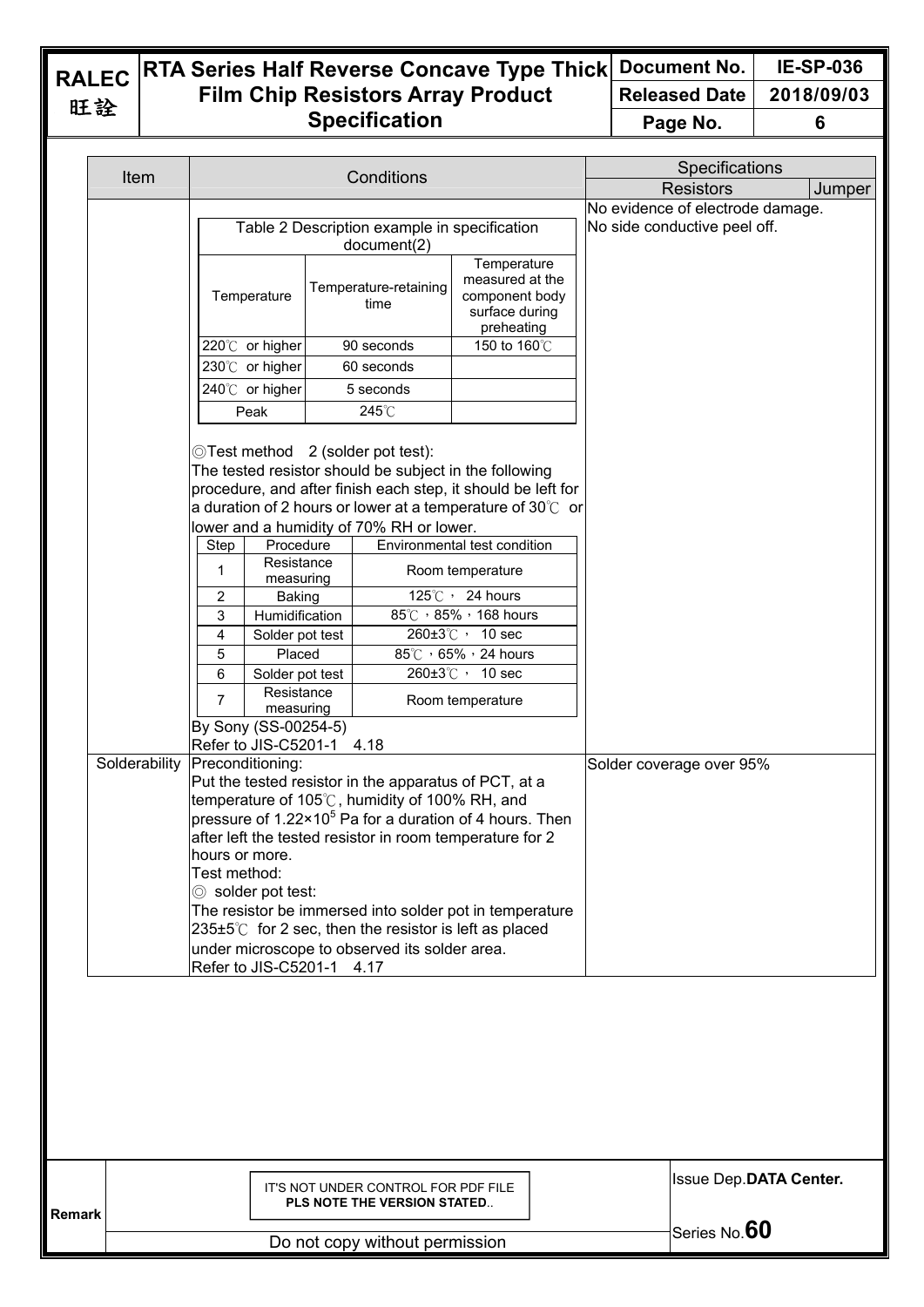### **RTA Series Half Reverse Concave Type Thick Film Chip Resistors Array Product Specification Document No. IE-SP-036 Released Date 2018/09/03 Page No. 7**

| Item      | Conditions                                                                                                                                                                                                                                                                                                                                                                                                                                                                                                                                                                                                                                                                                                                                                                                                                                                                                                                                                                                                                                                                             | Specifications                                                                                                                                                                                                                                                                                                                                            |                              |
|-----------|----------------------------------------------------------------------------------------------------------------------------------------------------------------------------------------------------------------------------------------------------------------------------------------------------------------------------------------------------------------------------------------------------------------------------------------------------------------------------------------------------------------------------------------------------------------------------------------------------------------------------------------------------------------------------------------------------------------------------------------------------------------------------------------------------------------------------------------------------------------------------------------------------------------------------------------------------------------------------------------------------------------------------------------------------------------------------------------|-----------------------------------------------------------------------------------------------------------------------------------------------------------------------------------------------------------------------------------------------------------------------------------------------------------------------------------------------------------|------------------------------|
|           |                                                                                                                                                                                                                                                                                                                                                                                                                                                                                                                                                                                                                                                                                                                                                                                                                                                                                                                                                                                                                                                                                        | <b>Resistors</b>                                                                                                                                                                                                                                                                                                                                          | Jumper                       |
| of Solder | Joint Strength Preconditioning:<br>Put the tested resistor in the apparatus of PCT, at a<br>temperature of 105℃, humidity of 100% RH, and<br>pressure of 1.22×10 <sup>5</sup> Pa for a duration of 4 hours. Then<br>after left the tested resistor in room temperature for 2<br>hours or more.<br>Test method:<br>©Test item 1 (Adhesion):<br>A static load using a R0.5 scratch tool shall be applied on<br>the core of the component and in the direction of the<br>arrow and held for 10 seconds and under load measure<br>its resistance variance rate.<br>Load: RTA02-2H = $10N$<br>$RTA02-4H = 20N$<br>Cross-sectional view<br>Scratching jig<br>R 0.5<br>Specimen<br>Refer to JIS-C5201-1<br>4.32<br>©Test item 2 (Bending Strength):<br>Solder tested resistor on the PC board, add force in the<br>middle down, and under load measure its resistance<br>variance rate.<br>$D = 5$ mm<br>Testing circuit board<br>Resistor<br>Solder<br>Supporting jig<br>45<br>45<br>Chip resistor<br>Jig<br>Pressurize<br>(Amount of bend<br>D<br>OHM Meter<br>Refer to JIS-C5201-1<br>4.33 | Test item 1:<br>$\Delta$ R = $\pm$ 1.0%<br>Test item 2:<br>$\Delta$ R =±1.0%<br>Test item3:<br>(1).Adhesion<br>After application of<br>temperature cycle, adhesion<br>should be 50% or more of<br>initial strength.<br>(2). Bending Strength:<br>After application of<br>temperature cycle, bending<br>load should be 50% or more<br>of initial strength. | $50 \text{m}\Omega$<br>Lower |
|           |                                                                                                                                                                                                                                                                                                                                                                                                                                                                                                                                                                                                                                                                                                                                                                                                                                                                                                                                                                                                                                                                                        | Issue Dep.DATA Center.                                                                                                                                                                                                                                                                                                                                    |                              |
|           | IT'S NOT UNDER CONTROL FOR PDF FILE<br>PLS NOTE THE VERSION STATED                                                                                                                                                                                                                                                                                                                                                                                                                                                                                                                                                                                                                                                                                                                                                                                                                                                                                                                                                                                                                     |                                                                                                                                                                                                                                                                                                                                                           |                              |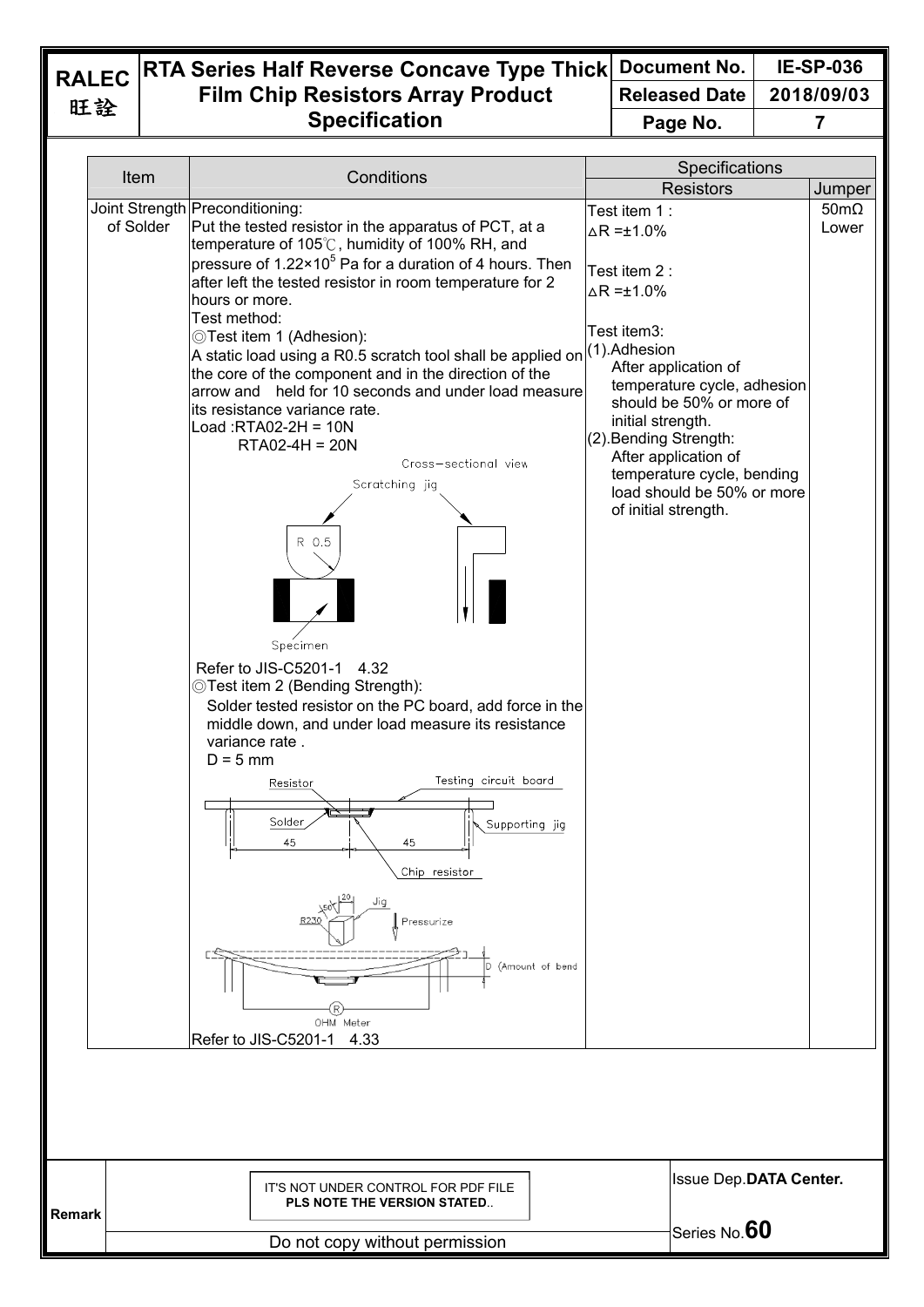旺詮

### **RALEC RTA Series Half Reverse Concave Type Thick Film Chip Resistors Array Product Specification Document No. IE-SP-036 Released Date 2018/09/03 Page No.** 8

| Conditions<br>Item                                                  |                                                                              | Specifications               |                                                                             |        |
|---------------------------------------------------------------------|------------------------------------------------------------------------------|------------------------------|-----------------------------------------------------------------------------|--------|
|                                                                     |                                                                              |                              | Resistors                                                                   | Jumper |
|                                                                     | ◎Test item 3 (Endurance measurement):                                        |                              |                                                                             |        |
|                                                                     | Put the tested resistor in the chamber under the                             |                              |                                                                             |        |
|                                                                     | temperature cycle which shown in table 1 shall be                            |                              |                                                                             |        |
|                                                                     | repeated 1000±4 times consecutively. Then separate                           |                              |                                                                             |        |
|                                                                     | follow test item 1 and test item 2 50% condition to test,                    |                              |                                                                             |        |
|                                                                     | measured its resistance variance rate.                                       |                              |                                                                             |        |
|                                                                     | Table 1 Temperature cycle test condition                                     |                              |                                                                             |        |
|                                                                     | Testing condition                                                            |                              |                                                                             |        |
|                                                                     | Lowest temperature                                                           | -35±5℃                       |                                                                             |        |
|                                                                     | Highest temperature                                                          | 105±5℃                       |                                                                             |        |
|                                                                     | Temperature-retaining time                                                   | 15 minutes each              |                                                                             |        |
|                                                                     | By SONY (SS-00254-9)                                                         |                              |                                                                             |        |
| Leaching Test The tested resistor be immersed into molten solder of |                                                                              | 1. Solder coverage over 95%. |                                                                             |        |
|                                                                     | $260 \pm 5^{\circ}$ for 30 seconds. Then the resistor is left as             |                              | 2. The underlying material (such as                                         |        |
|                                                                     | placed under microscope to observed its solder area.<br>By SONY (SS-00254-9) |                              | ceramic) shall not be visible at the crest<br>corner area of the electrode. |        |

| <b>Remark</b> | IT'S NOT UNDER CONTROL FOR PDF FILE<br>PLS NOTE THE VERSION STATED | <b>Issue Dep.DATA Center.</b> |
|---------------|--------------------------------------------------------------------|-------------------------------|
|               |                                                                    | Series No.60                  |
|               | Do not copy without permission                                     |                               |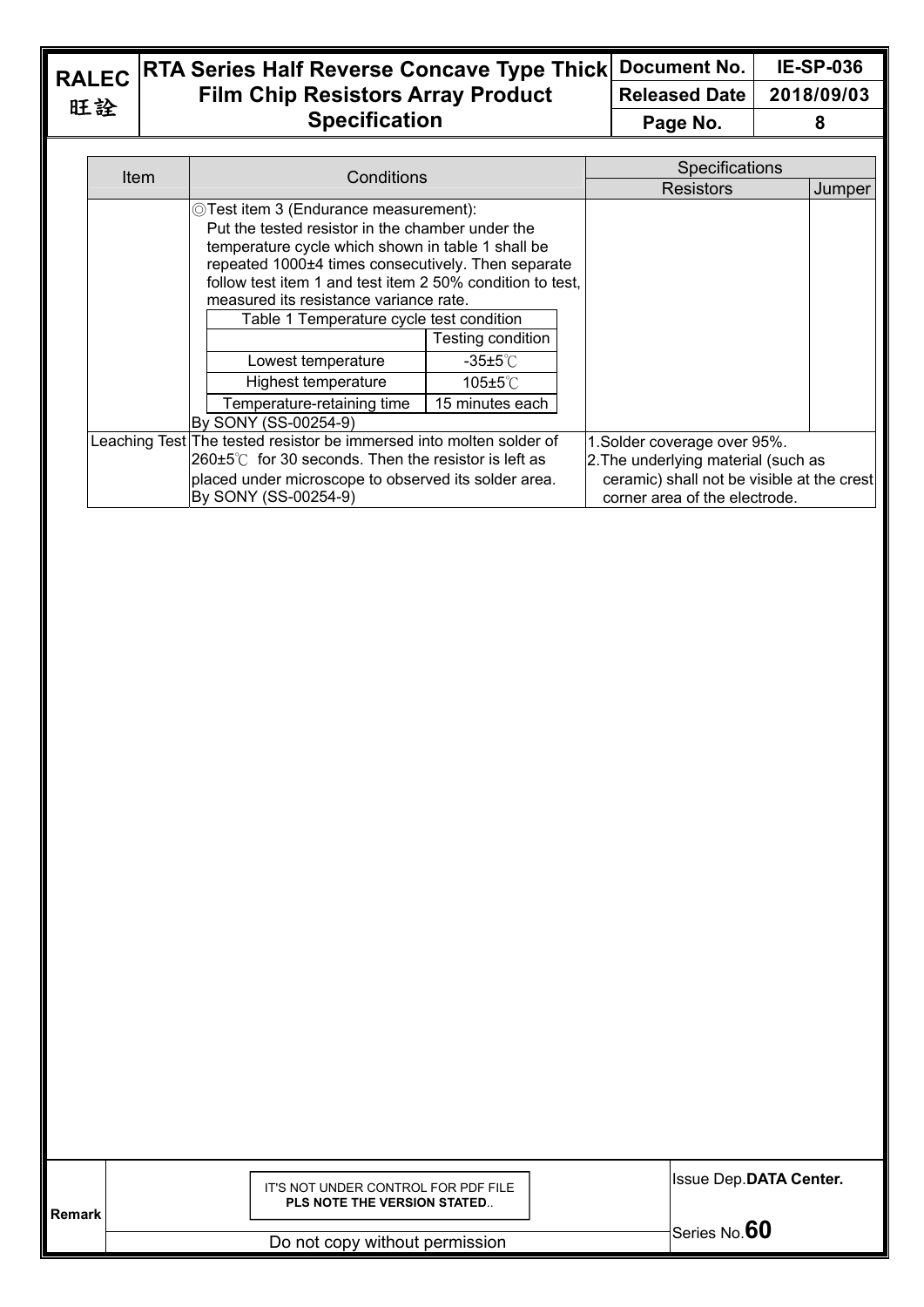旺詮

### **RALEC RTA Series Half Reverse Concave Type Thick Document No. IE-SP-036 Film Chip Resistors Array Product Specification Released Date 2018/09/03 Page No. 9**

## 5.3 Environmental Test

| Item                        | Conditions                                                                                                                                                                                                                                                                                                                         |                          | Specifications                                                     |                              |
|-----------------------------|------------------------------------------------------------------------------------------------------------------------------------------------------------------------------------------------------------------------------------------------------------------------------------------------------------------------------------|--------------------------|--------------------------------------------------------------------|------------------------------|
|                             |                                                                                                                                                                                                                                                                                                                                    |                          | <b>Resistors</b>                                                   | Jump                         |
| Resistance to<br>Dry Heat   | Put tested resistors in chamber under temperature 155±5°C for 1%: $\triangle$ R=±1.0%<br>1000±4 hours. Then leaving in room temperature for 60<br>minutes, and measure its resistance variance rate<br>Refer to JIS-C5201-1 4.25                                                                                                   |                          | $5\% : \land R = +2.0\%$                                           | $50 \text{m}\Omega$<br>Lower |
|                             | Put the tested resistor in the thermal shock chamber under the<br>temperature cycle which shown in the following table shall be<br>repeated 300 times consecutively. Then leaving the tested<br>resistor in the room temperature for 1 hours, and measure its<br>resistance variance rate.                                         |                          | $\triangle$ R= $\pm$ 1.0%                                          | $50 \text{m}\Omega$<br>Lower |
| Thermal<br>Shock            |                                                                                                                                                                                                                                                                                                                                    | <b>Testing Condition</b> |                                                                    |                              |
|                             | Lowest Temperature                                                                                                                                                                                                                                                                                                                 | $-55\pm5^{\circ}$ C      |                                                                    |                              |
|                             | <b>Highest Temperature</b>                                                                                                                                                                                                                                                                                                         | $125 \pm 5^{\circ}$ C    |                                                                    |                              |
|                             | Temperature-retaining time                                                                                                                                                                                                                                                                                                         | 15 minutes each          |                                                                    |                              |
|                             | Refer to MIL-STD 202 Method 107                                                                                                                                                                                                                                                                                                    |                          |                                                                    |                              |
| Loading Life in<br>Moisture | Put the tested resistor in the chamber under temperature 40±2<br>°C, relative humidity 90~95% and load the rated voltage for 90<br>minutes on, 30 minutes off, total 1000 hours. Then leaving the<br>tested resistor in room temperature for 60 minutes, and<br>measure its resistance variance rate.<br>Refer to JIS-C5201-1 4.24 |                          | $1\% : \triangle R = \pm 2.0\%$<br>$5\%$ : $\land$ R=+3.0%         | $50 \text{m}\Omega$<br>Lower |
| Load Life                   | Put the tested resistor in chamber under temperature 70±2°C<br>and load the rated voltage for 90 minutes on, 30 minutes off,<br>total 1000 hours. Then leaving the tested resistor in room<br>temperature for 60 minutes, and measure its resistance<br>variance rate.<br>Refer to JIS-C5201-1 4.25                                |                          | $1\% : \triangle R = \pm 2.0\%$<br>$5\% : \triangle R = \pm 3.0\%$ | $50m\Omega$<br>Lower         |

# **6 Plating Thickness:**

- 6.1 Ni:≧2μm
- 6.2 Sn(Tin): $\geq$ 3µm
- 6.3 Sn(Tin):Matte Sn

| <b>Remark</b> | IT'S NOT UNDER CONTROL FOR PDF FILE<br>PLS NOTE THE VERSION STATED | <b>Issue Dep.DATA Center.</b> |
|---------------|--------------------------------------------------------------------|-------------------------------|
|               | Do not copy without permission                                     | Series No. $\rm 60$           |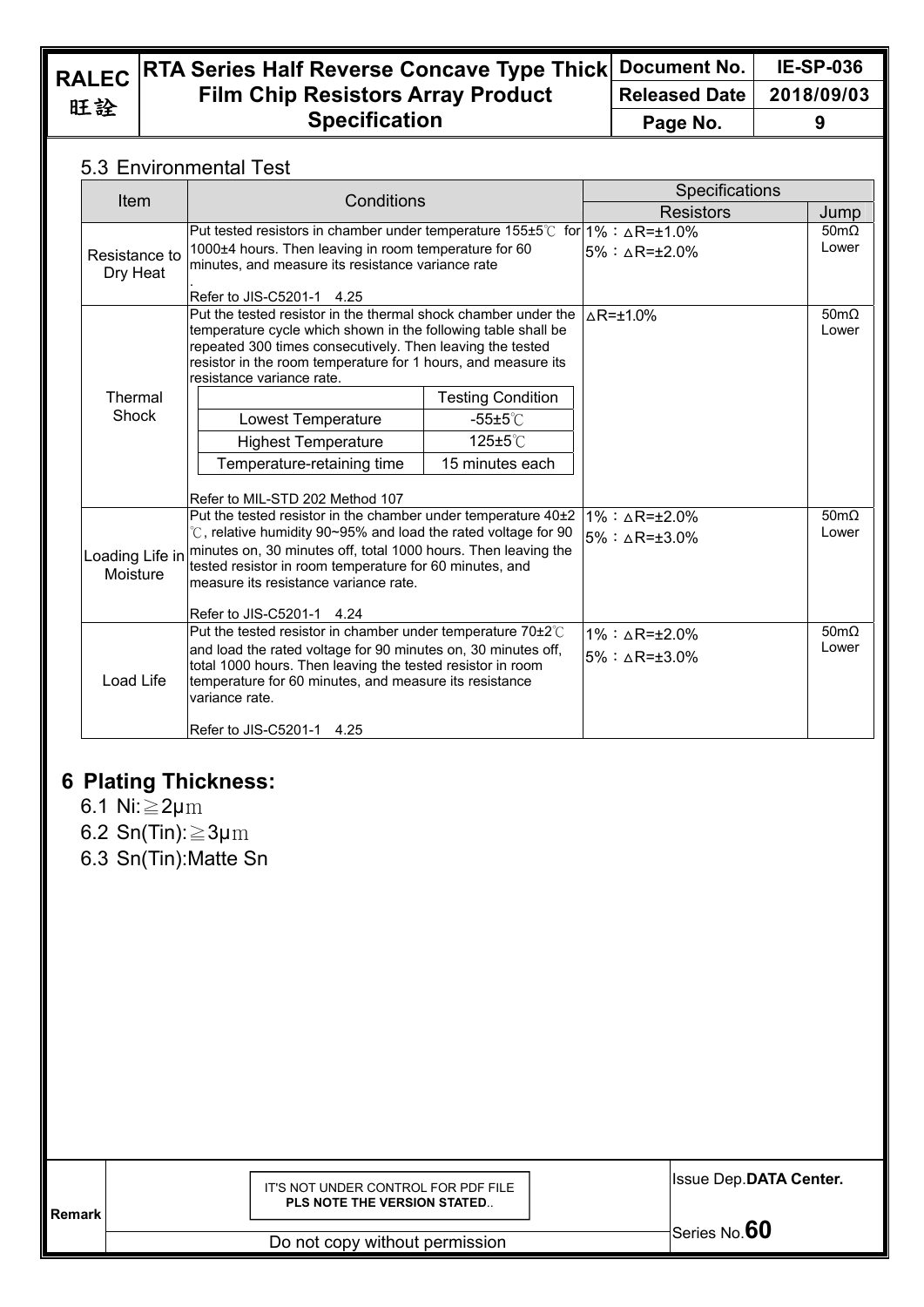# **7 Technical application notes: (This is for recommendation, please customer perform adjustment according to actual application)**

- 7.1 Recommend Soldering Method:
	- 7.1.1 Lead Free IR Reflow Soldering Profile



Remark: The peak temperature of soldering heat is 260 +5/-0  $\degree$ C for 10 seconds 7.1.2 Soldering Iron: temperature 350℃±10℃, dwell time shall be less than 3 sec.

7.2 Recommend Land Pattern Design (For Reflow Soldering):

When a component is soldered, the resistance after soldering changes slightly depending on the size of the soldering area and the amount of soldering. When designing a circuit, it is necessary to consider the effect of a decrease or increase in its resistance.



| DIM<br><b>TYPE</b> |      | B    |      | Q1   | Q2   |
|--------------------|------|------|------|------|------|
| <b>RTA02-2H</b>    | 0.50 | 2.00 | 0.50 | 0.28 | 0.22 |
| <b>RTA02-4H</b>    | 0.50 | 2.00 | 0.50 | 0.28 | 0.22 |

| l Remark | IT'S NOT UNDER CONTROL FOR PDF FILE<br>PLS NOTE THE VERSION STATED | <b>Issue Dep.DATA Center.</b> |
|----------|--------------------------------------------------------------------|-------------------------------|
|          | Do not copy without permission                                     | Series No. $60$               |
|          |                                                                    |                               |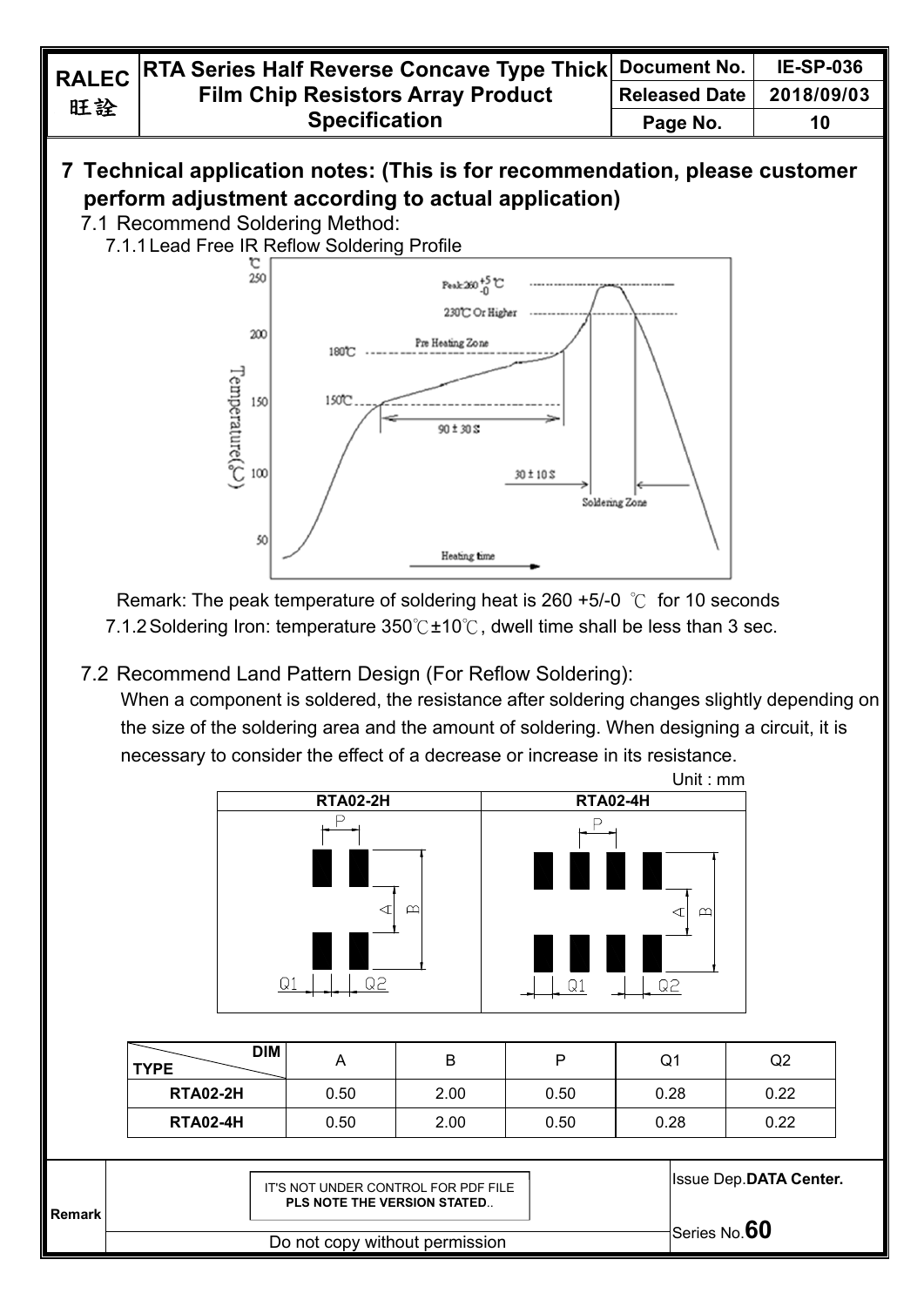## 7.3 Environment Precautions:

This specification product is for general electronic use, RALEC will not be responsible for any damage, cost or loss caused by using this specification product in any special environment. If other applications need to confirm with RALEC.

If consumer intends to use our Company product in special environment or condition (including but not limited to those mentioned below), then will need to make individual recognition of product features and reliability accordingly.

- (a) Used in high temperature and humidity environment
- (b) Exposed to sea breeze or other corrosive gas, such as  $Cl2 \cdot H2S \cdot NH3 \cdot SO2$  and NO2.
- (c) Used in non-verified liquids including water, oil, chemical and organic solvents.
- (d) Using non-verified resin or other coating material to seal or coat our Company product.
- (e) After soldering, it is necessary to use water-soluble detergents to clean residual solder fluxes, even though no-clean fluxes are recommended.
- 7.4 Momentary Overload Precautions:

The product might be out of function when momentary overloaded. Please make sure to avoid momentary overloading while using and preserving.

## 7.5 Operation and Processing Precautions:

- (a) Avoid damage to the edge of resistor and protective layer caused by mechanical stress.
- (b) Handle with care when printing circuit board (PCB) is divided or fixed on support body, because bending of printing circuit board (PCB) mounting will make mechanical stress for resistors.
- (c) Make sure the power rating is under the limit when using the resistor. When power rating is over the limit, the resister will be overloaded. There might be machinery damage due to the climbing temperature.
- (d) d) If the resister will be exposed under massive impact load (shock wave) in a short period of time, the working environment must be set up well before use.
- (e) Please make evaluation and confirmation when the product is well used in your company and have a through consideration of it's fail-safe design to ensure the system safety.

| l Remark | IT'S NOT UNDER CONTROL FOR PDF FILE<br><b>PLS NOTE THE VERSION STATED</b> | <b>Issue Dep.DATA Center.</b> |
|----------|---------------------------------------------------------------------------|-------------------------------|
|          | Do not copy without permission                                            | Series No. $60$               |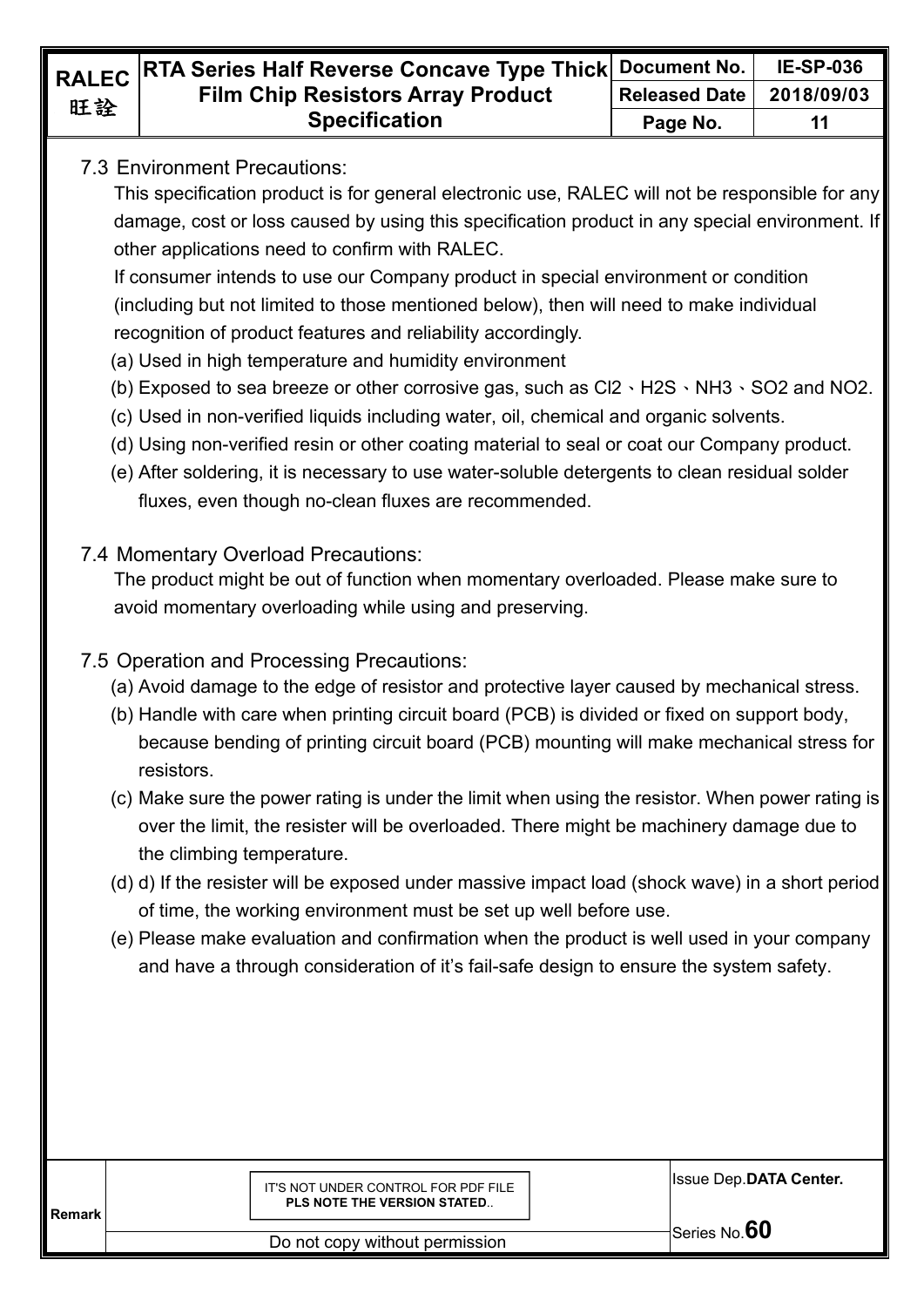## **8 Storage and transportation requirement:**

- 8.1 The temperature condition must be controlled as 25±5℃, and the R.H. must be controlled as 60±15%. The stock can maintain quality level in two years.
- 8.2 Please avoid the mentioned harsh environment below when storing to ensure product performance and its' weldability. Places exposed to sea breeze or other corrosive gas, such as Cl2、H2S、NH3、SO2 and NO2.
- 8.3 When the product is moved and stored, please ensure the correct orientation of the box. Do not drop or squeeze the box. Otherwise, the electrode or the body of the product may be damaged.

# **9 The carton packaged for electronic-information products is made by the symbol as follows: (For china)**



# **10 Attachments:**

10.1 Document Revise Record (QA-QR-027)

| l Remark | IT'S NOT UNDER CONTROL FOR PDF FILE<br><b>PLS NOTE THE VERSION STATED</b> | <b>Issue Dep.DATA Center.</b> |
|----------|---------------------------------------------------------------------------|-------------------------------|
|          |                                                                           | Series No. $60$               |
|          | Do not copy without permission                                            |                               |